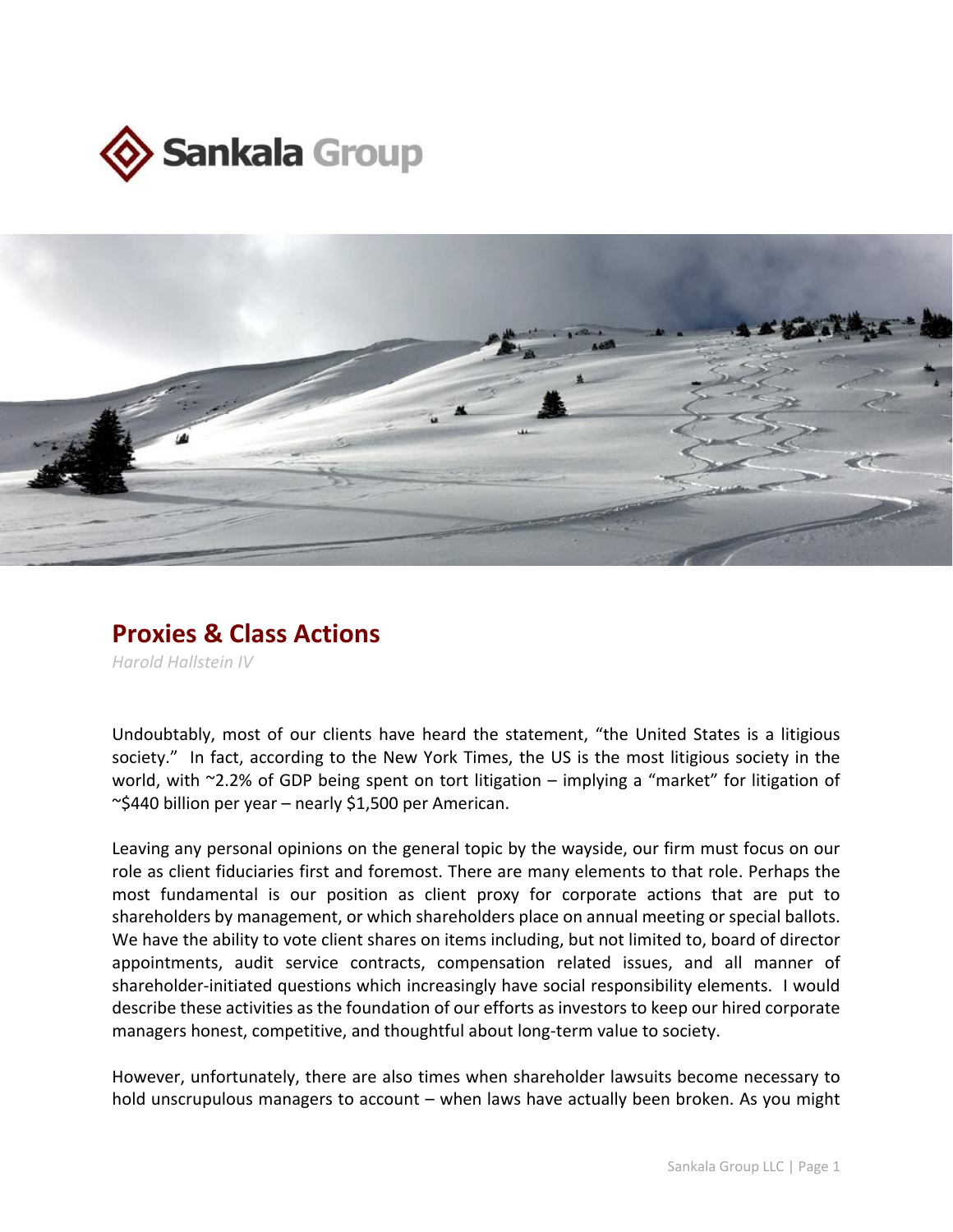imagine, these types of lawsuits tend to come in waves during periods of major market declines, but they are constantly ongoing and have been generally increasing over time as the number of listings around the world expands.

According to Stanford Law School's *Securities Class Action Clearinghouse,* the tech bust of 2001 saw the peak number of cases at 498. 2017 was not far off those historic highs at 411 cases. Current ongoing cases in 2021 include claims against Peloton Interactive, Zillow, Facebook, Goldman Sachs, Coinbase, Bristol-Myers, and many other firms you probably know. Below you can see a brief overview of this class action universe according to Stanford Law, and the current open case profile:

| 2001 | 498 |
|------|-----|
| 2017 | 411 |
| 2018 | 402 |
| 2019 | 402 |
| 2020 | 320 |
| 2016 | 271 |
| 2002 | 265 |
| 1998 | 242 |
| 2004 | 239 |
| 2003 | 228 |
| 2008 | 223 |
| 2000 | 216 |
| 1999 | 209 |
| 2015 | 208 |
| 2011 | 188 |
| 2021 | 187 |
| 2005 | 182 |
| 2007 | 177 |
| 2010 | 175 |
| 1997 | 174 |
| 2014 | 168 |
| 2013 | 165 |
| 2009 | 164 |
| 2012 | 151 |
| 2006 | 121 |
| 1996 | 110 |

| <b>CASE DISMISSED</b>      | 2894 |
|----------------------------|------|
| <b>CASE SETTLED</b>        | 2671 |
| CASE ONGOING               | 497  |
| <b>CASE REMANDED</b>       | 25   |
| CASE REACHED TRIAL VERDICT |      |

| <b>IPO Allocation</b>              | 313 |
|------------------------------------|-----|
| <b>Credit Crisis</b>               | 206 |
| <b>Analyst Malpractice</b>         | 68  |
| Option Backdating                  | đ۵  |
| <b>Mutual Fund Market Timing</b>   | 26  |
| <b>Madoff-Related Cases</b>        | 24  |
| Bid Rigging or Insurance Kickbacks | 9   |
| MeToo                              |     |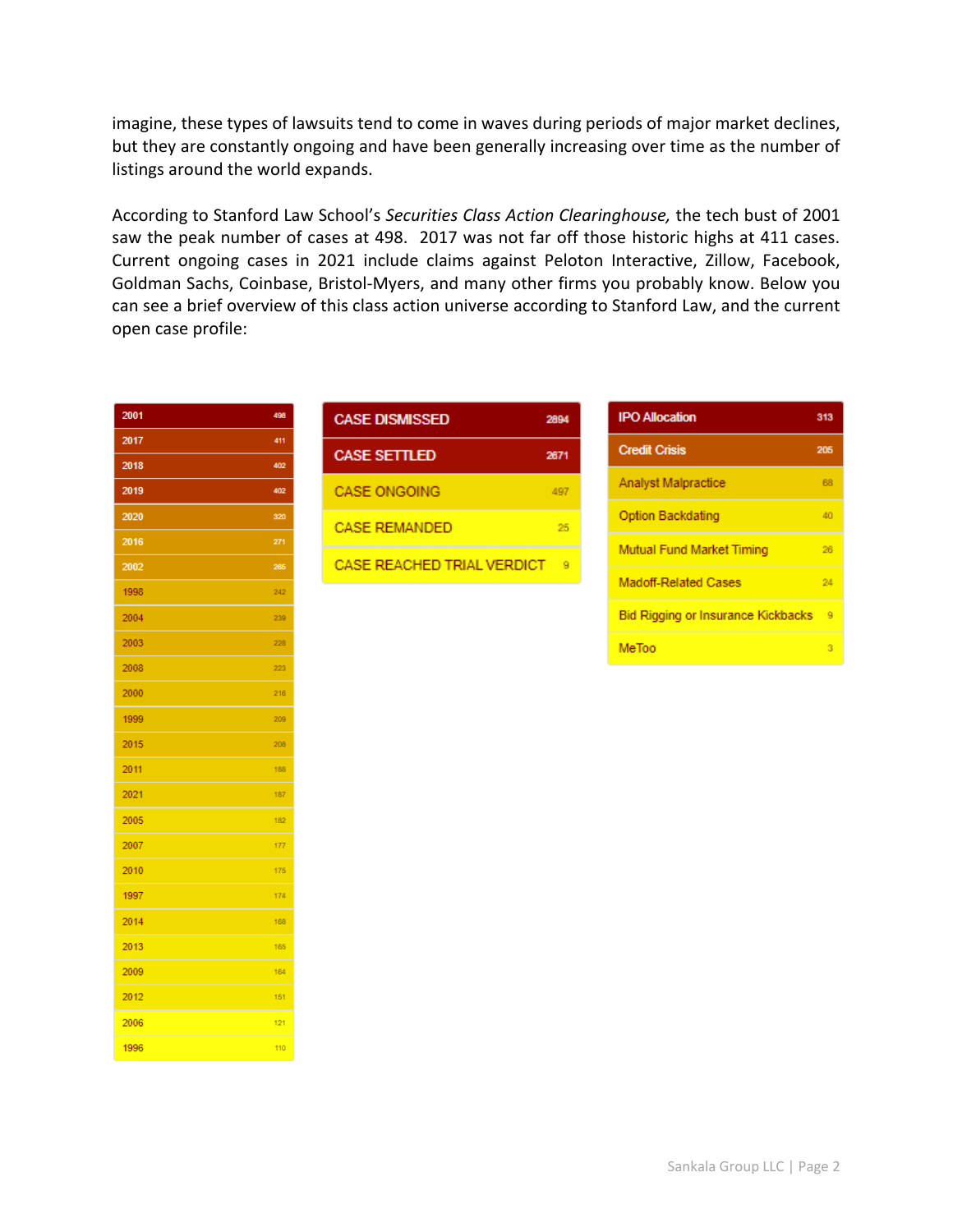Tracking these cases and participating in each eligible class is a significant amount of work, especially when you represent numerous shareholders with even more numerous investments. As a result, we have sought out a partner and technology to help us in that work. The company is called *Chicago [Clearing Corporation](https://chicagoclearing.com/) (CCC),* and they coordinate class action filings for firms like ours. In brief, CCC will monitor our trading data, cross reference their databases, and when we have held shares in any "class window" they will file our shares on a contingency basis for 15% of any settlement, depositing net settlements back into relevant client accounts.

Implementing this service for our clients only requires modification to our *Privacy Policy* and regulatory disclosures, which we have included in the email carrying this letter. While we see this as a smart service addition for all clients, we also understand some clients may prefer not to participate, and they are welcome to opt out by notifying us at any time in writing.

To keep the remainder of thisletter interesting and informative, I'd like to highlight two instances where proxy and class fiduciary activities created value so you can better understand how our work in this realm functions in both theory and practice.

## **Example 1 – Value in Shareholder Proxy Activism**

One recent situation where we took an active role in shareholder activism related to the Templeton Global Income Fund (GIM). In brief, this global fixed-income fund had been trading below the value of the assets it owned (NAV) for quite some time, making it an attractive way for our firm to access the non-USD fixed income asset class. In short, we could buy bonds through this fund for materially less than those same bonds could be bought via the bond market:





Then, in late 2020 and early 2021, a hedge fund called Saba Capital Management saw the same opportunity and began accumulating shares, ultimately buying 30 million of the ~134 million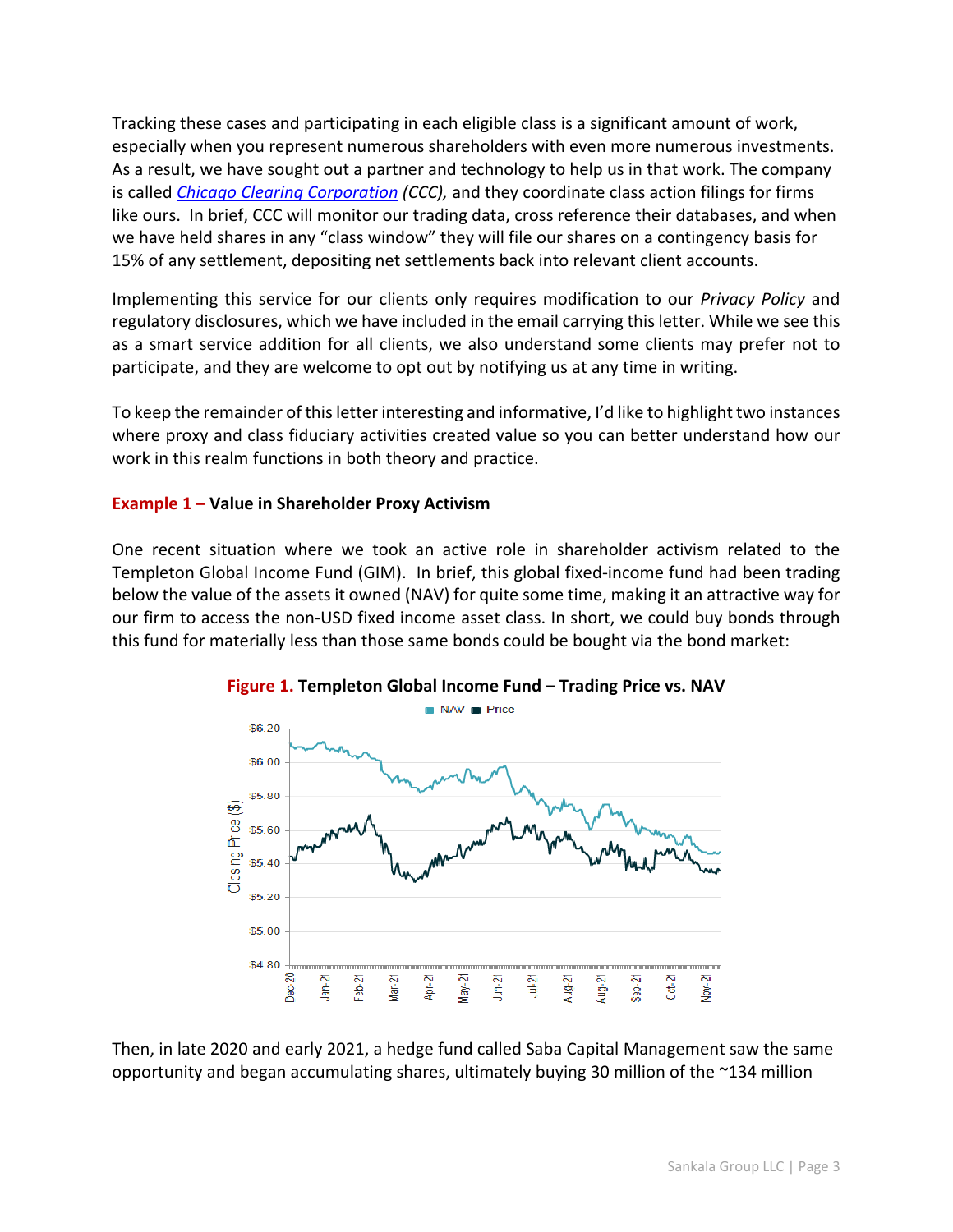

shares outstanding, or ~22% of all the shares, and therefore votes.

Before long, we had an impressive stream of envelopes arriving in our mailbox, from both the management at Templeton and Saba Capital. As it turned out, one of the analysts from Saba was a Bates College alumni, and I was able to get him on the phone not only to discuss their plan, but also to remind him my *alma mater*, Colby College (bitter rivals) is better in every single regard. While we were forced to agree to disagree on that, we did resolve to join forces for an opportunistic moment, and I committed our shares/votes for the board representatives Saba was seeking to elect, and also a measure to modify the fund's corporate documents to compel the repurchase of shares if the discount of the trading price to NAV continued to be unusually wide. That would in effect legislate a slow closure of the fund over time, something Templeton was resisting adamantly as it would be the slow loss of that business to them.

Long story short, with our help, four Saba representatives were elected to the board, and while the exact corporate structure modifications promulgated by Saba were rejected, Templeton was pressured into launching a very large [self-tender](https://www.businesswire.com/news/home/20211208005476/en/Templeton-Global-Income-Fund-%E2%80%9CGIM%E2%80%9D-Announces-Expiration-of-Self-Tender-Offer) (buyback) that was instrumental in driving the trading price discount down from a 52 week high of 11% to a 52 week low of 1% during the period pictured in *Figure 1* – please see the lines converging.

In the final reckoning, this investment was not especially successful as the asset class of bonds happened to be quite weak in the period, but materially more return was able to be extracted from the fund than would have been accessible by owning the bonds themselves, which was a success in terms of the core underlying hypothesis.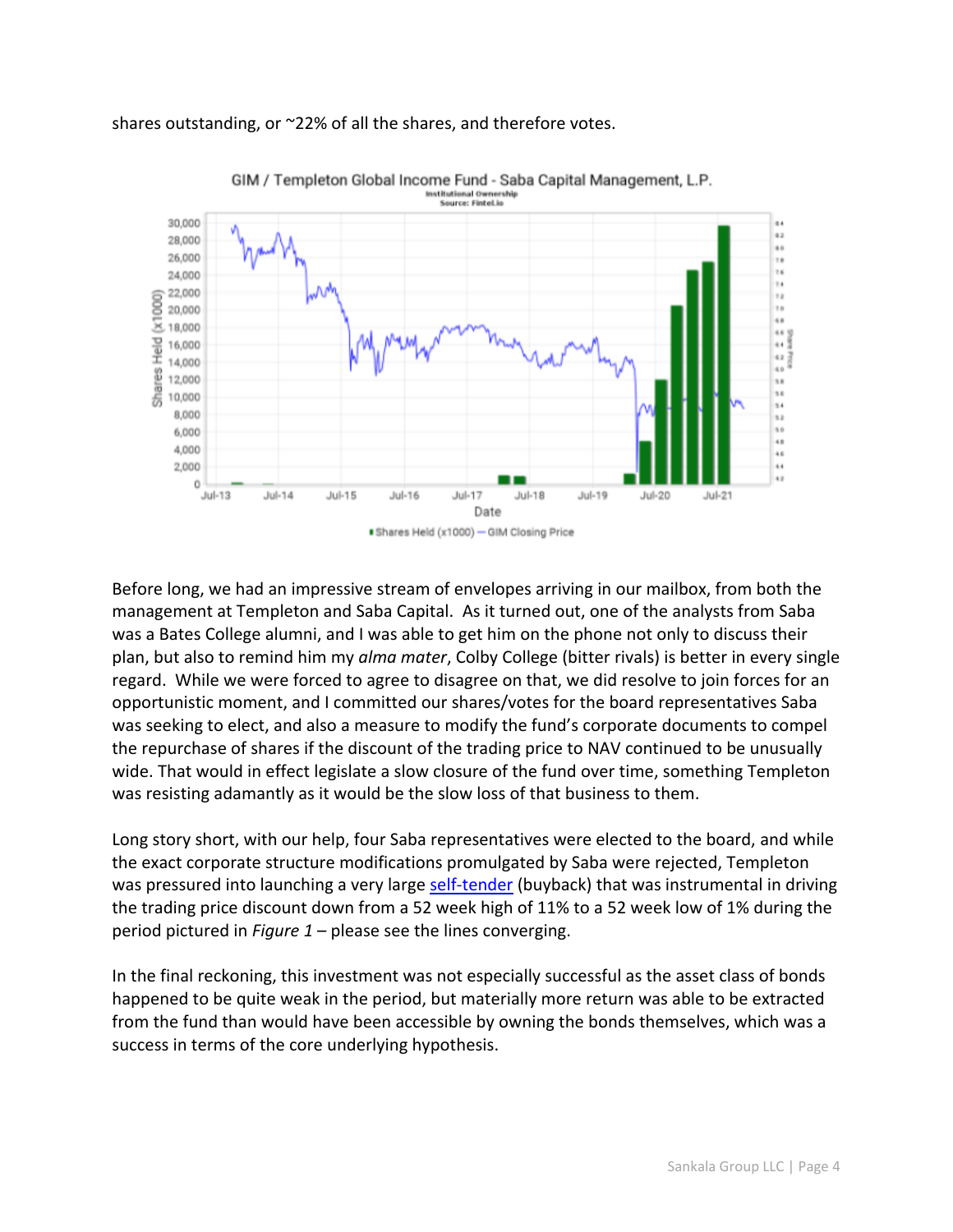## **Example 2 – Value in Shareholder Class Action Lawsuits**

We have generally been fortunate to have avoided a lot of class action lawsuits in our investments, but one does stand out uniquely from my earliest years in the asset management industry. In 2007, Blackstone Group, the New York based private equity firm, sold partnership "units" to the public for the first time in an IPO that placed 12.3% of the firm for \$4.13 billion.

At that time, Blackstone had just acquired Hilton Hotels for \$26 billion, which turned out to be essentially the "high water mark" for super-sized private equity deals. Due to the reputation the firm had as being the savviest operator on Wall Street, it felt important to many investors – myself included - to own these newly public shares. I figured I would learn a great deal simply from reading their offering prospectus and following their news flow. The offering was structured as a "publicly traded partnership" quite different from any offering done in that industry before, and I was curious about the structure.

Well, I did learn a lot, and the primary lesson really stuck with me: if something looks and feels overly complex and you're not 100% sure you understand – you almost certainly do not!

Blackstone units, which started trading during the IPO at \$31, promptly fell to below \$10 during the great deleveraging of the financial crisis in 2008-2009. While those units now trade at 4x+ the offering price (\$134), at the time it appeared the firm's founders Steve Shwartzman and Pete Peterson had made out far too well for themselves, and a class action was filed accusing them of not adequately disclosing investments which had already been impaired by weaking financial conditions, and not adequately clarifying how their fund investors had the ability to "claw-back" fees paid to Blackstone in the past.

Making this *very long* story short, 5+ years later in 2013 [Blackstone settled](https://www.reuters.com/article/us-blackstone-lawsuit/blackstone-to-pay-85-million-to-settle-lawsuit-over-ipo-idUSBRE97S0NA20130829) for \$85 million. I remember when my check came for a few hundred dollars. It didn't mean much financially, as the economic recovery was well underway by 2013, but it meant something in terms of closure, making me think I wasn't 100% wrong for investing in something more complex than I really understood – maybe I was only 90% wrong since they didn't disclose everything they were required to by the SEC in that tome-like prospectus.

Humorously, because they settled and did not go to trial, Blackstone never actually admitted to breaking the law or wrongdoing. However, investors can and should take some solace in the fact that managements live with similar or greater worries about private class investors as they do to about their direct government regulators. The system keeps churning along, and some value does exist as various wrongs are righted – even if it takes half of a decade or more.

Based on Stanford Law's data presented earlier, almost half of all cases are settled and damages are therefore paid. **Critically, those settlements are only divided among those investors who actually file their eligible class shares**. We have made the fiduciary decision to always be on that list of best organized investors—for each client and each share—no matter how trivial it might feel.